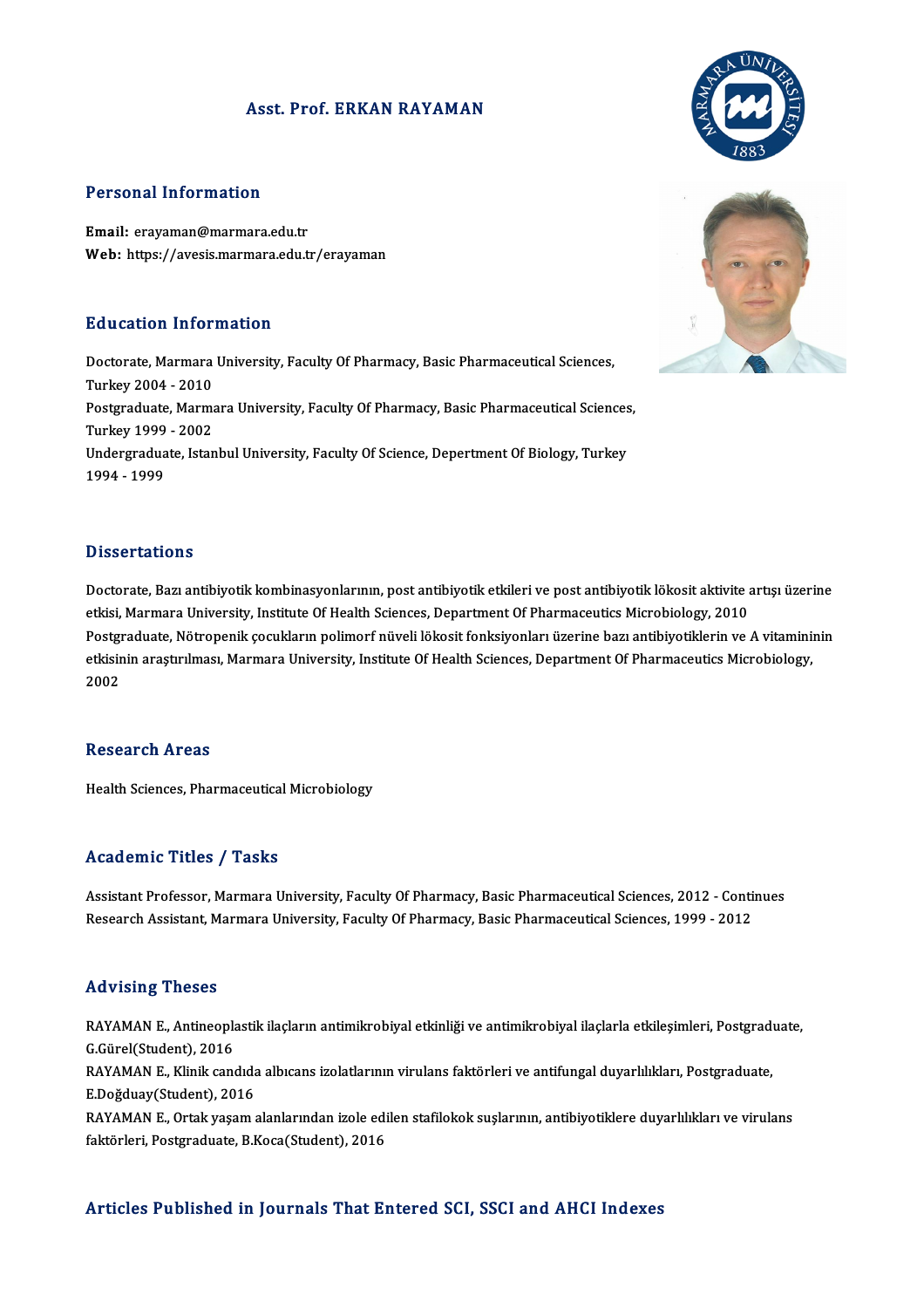I. Dual-drug delivery of Ag-chitosan nanoparticles and phenytoin via core-shel PVA/PCL electrospun Dual-drug<br>nanofibers<br>Mehamedu k Dual-drug delivery of Ag-chitosan nanoparticles and phenytoin via core-shell PVA/PCL electrospun<br>nanofibers<br>Mohamady Hussein M. A. , Guler E., RAYAMAN E., ÇAM M. E. , ŞAHİN A., Grinholc M., Sezgin Mansuroglu D., Sahin Y<br>M.

nanofibers<br>Mohamady Hussein M. A. , Guler E., RAYAMAN E., ÇAM M. E. , ŞAHİN A., Grinholc M., Sezgin Mansuroglu D., Sahin Y<br>M. , GÜNDÜZ O., Muhammed M., et al.

CARBOHYDRATE POLYMERS, vol.270, 2021 (Journal Indexed in SCI)

- II. Microbiological quality and portion analyses of doner sandwiches CARBOHYDRATE POLYMERS, vol.270, 2021 (Journal Indexed in SCI)<br>Microbiological quality and portion analyses of doner sandwiches<br>OMURTAG KORKMAZ B. İ. , RAYAMAN E., RAYAMAN P., SOYOĞUL GÜRER Ü.<br>Flajschwirtschaft vol.99, np.9 Microbiological quality and portion analyses of doner sandwiches<br>OMURTAG KORKMAZ B. İ. , RAYAMAN E., RAYAMAN P., SOYOĞUL GÜRER Ü.<br>Fleischwirtschaft, vol.98, pp.98-101, 2018 (Journal Indexed in SCI Expanded)<br>Microbiological OMURTAG KORKMAZ B. İ. , RAYAMAN E., RAYAMAN P., SOYOĞUL GÜRER Ü.<br>Fleischwirtschaft, vol.98, pp.98-101, 2018 (Journal Indexed in SCI Expanded<br>III. Microbiological quality and portion analyses of doner sandwiches<br>Korkmaz J.
- Fleischwirtschaft, vol.98, pp.98-101, 2018 (Journal<br>Microbiological quality and portion analyses<br>Korkmaz I. O. , RAYAMAN E., RAYAMAN P., Gurer Ü.<br>ELEISCHWIPTSCHAET, vol.99, pp.2, pp.99, 101, 201 Korkmaz I. O. , RAYAMAN E., RAYAMAN P., Gurer Ü.<br>FLEISCHWIRTSCHAFT, vol.98, no.2, pp.98-101, 2018 (Journal Indexed in SCI)

### Articles Published in Other Journals

I. Microbiological quality and portion analyses of the beef and chicken döner sandwiches sold in Microbic<br>Istanbul<br>OMUPTA Microbiological quality and portion analyses of the beef and chick<br>Istanbul<br>OMURTAG KORKMAZ B. İ. , RAYAMAN E., RAYAMAN P., SOYOĞUL GÜRER Ü.<br>ELEISCHWIPTSCHAET international val 32 nn 46.49. 3017 (Refereed Jour Istanbul<br>OMURTAG KORKMAZ B. İ. , RAYAMAN E., RAYAMAN P., SOYOĞUL GÜRER Ü.<br>FLEISCHWIRTSCHAFT international, vol.32, pp.46-49, 2017 (Refereed Journals of Other Institutions)

II. The effect of some antibiotics on polymorphonuclear leukocyte (PMN) functions and PMN's FLEISCHWIRTSCHAFT international, vol.32, pp.46-49, 2017 (Refereed Journals of Other Institutions)<br>The effect of some antibiotics on polymorphonuclear leukocyte (PMN) functions and PMN's<br>myeloperoxidase activity, glutathion The effect of son<br>myeloperoxidase<br>mellitus in vitro<br>PAYAMAN P-PAY myeloperoxidase activity, glutathione and malondialdehyde levels<br>mellitus in vitro<br>RAYAMAN P., RAYAMAN E., Cevikbas A., Demirtunc R., Sehirli A. O. , Gurer Ü.<br>CLINICAL AND EXPERIMENTAL HEALTH SCIENCES vol.3, no.4, np.300,3 mellitus in vitro<br>RAYAMAN P., RAYAMAN E., Cevikbas A., Demirtunc R., Sehirli A. O. , Gurer Ü.<br>CLINICAL AND EXPERIMENTAL HEALTH SCIENCES, vol.3, no.4, pp.200-207, 2013 (Journal Indexed in ESCI)<br>Postantibiotis effect of imin

RAYAMAN P., RAYAMAN E., Cevikbas A., Demirtunc R., Sehirli A. O., Gurer Ü.<br>CLINICAL AND EXPERIMENTAL HEALTH SCIENCES, vol.3, no.4, pp.200-207, 2013 (Journal Ind<br>III. Postantibiotic effect of imipenem and meropenem combinat CLINICAL AND EXPERIMENTAL HEALTH SCIENC<br>Postantibiotic effect of imipenem and mero<br>RAYAMAN E., Gurer Ü., RAYAMAN P., Cevikbas A.<br>CLINICAL AND EXPERIMENTAL HEALTH SCIENC Postantibiotic effect of imipenem and meropenem combinations with vancomycine<br>RAYAMAN E., Gurer Ü., RAYAMAN P., Cevikbas A.<br>CLINICAL AND EXPERIMENTAL HEALTH SCIENCES, vol.2, no.5, pp.15-21, 2012 (Journal Indexed in ESCI)<br>I

RAYAMAN E., Gurer Ü., RAYAMAN P., Cevikbas A.<br>CLINICAL AND EXPERIMENTAL HEALTH SCIENCES, vol.2, no.5, pp.15-21, 2012 (Journal Indexed in ESCI)<br>IV. In Vitro Effects Of Antidepressant Drugs On Polymorphonuclear Leukocyte Fun CLINICAL AN<br>In Vitro Eff<br>Volunteers<br>TINA E BAN In Vıtro Effects Of Antidepressant Drugs On Polymorphonucle:<br>Volunteers<br>TUNA E., RAYAMAN P., ÇEVİKBAŞ A., RAYAMAN E., SOYOĞUL GÜRER Ü.<br>TURKISH JOURNAL OF PHARMACEUTICAL SCIENCES val 6 no 3 nn 19

Volunteers<br>TUNA E., RAYAMAN P., ÇEVİKBAŞ A., RAYAMAN E., SOYOĞUL GÜRER Ü.<br>TURKISH JOURNAL OF PHARMACEUTICAL SCIENCES, vol.6, no.3, pp.187-194, 2009 (Refereed Journals of Other<br>Institutions) TUNA E., RAY<br>TURKISH JOU<br>Institutions)<br>Investisatio TURKISH JOURNAL OF PHARMACEUTICAL SCIENCES, vol.6, no.3, pp.187-194, 2009 (Refereed Journals of Other<br>Institutions)<br>V. Investigation of the effects of some antibiotics and vitamin A on the polymorphonuclear leukocyte<br>funct

Institutions)<br>Investigation of the effects of som<br>functions of neutropenic children<br>RAVAMANE SOVOČIU CÜRER ÜLVUT Investigation of the effects of some antibiotics and vitamin A on the polymorphonuclear leuk<br>functions of neutropenic children<br>RAYAMAN E., SOYOĞUL GÜRER Ü., YILDIRMAK Y., PALANDÜZ A., RAYAMAN P., ÇEVİKBAŞ A., KAYAALP N.<br>Tu

functions of neutropenic children<br>RAYAMAN E., SOYOĞUL GÜRER Ü., YILDIRMAK Y., PALANDÜZ A., RAYAMAN P., ÇEVİKBAŞ A., KAYAALP N.<br>Turkish J Pharm Sci, vol.4, no.1, pp.15-24, 2007 (Other Refereed National Journals)

### Books&Book Chapters

I. Marmara Üniversitesi Eczacılık Fakültesi Genişletilmiş EğitimProgramı Detay Çalışması 2019 LÜ & DUDA GALPESTU<br>Marmara Üniversitesi Eczacılık Fakültesi Genişletilmiş Eğitim Programı Detay Çalışması 2019<br>CÜCÜ A., ERDOĞAN G., ŞENER A., ÖZSAVCI D., GÖKTÜRK S., ÇALIŞKAN SALİHİ E., BULUT G., DOĞAN A., SOYOĞUL<br>CÜPER ÜL Marmara Üniversitesi Ecza<br>CÜCÜ A., ERDOĞAN G., ŞENER<br>GÜRER Ü., RAYAMAN E., et al.<br>MARMARA ÜNİVERSİTESI YA CÜCÜ A., ERDOĞAN G., ŞENER A., ÖZSAVCI D., GÖKTÜ<br>GÜRER Ü., RAYAMAN E., et al.<br>MARMARA ÜNİVERSİTESİ YAYINEVİ, İstanbul, 2019

# MARMARA ÜNIVERSITESI YAYINEVI, İstanbul, 2019<br>Refereed Congress / Symposium Publications in Proceedings

I. The Investigation of Antibacterial and Antiviral Activity of Quorum Sensing System Inhibitors Against Preudomy Corp of Antibact<br>Pseudomonas aeruginosa" , .<br>Pava E. BAYAMAN E. TINAZ C The Investigation of Antiba<br>Pseudomonas aeruginosa",<br>Kaya E., RAYAMAN E., TINAZ G.